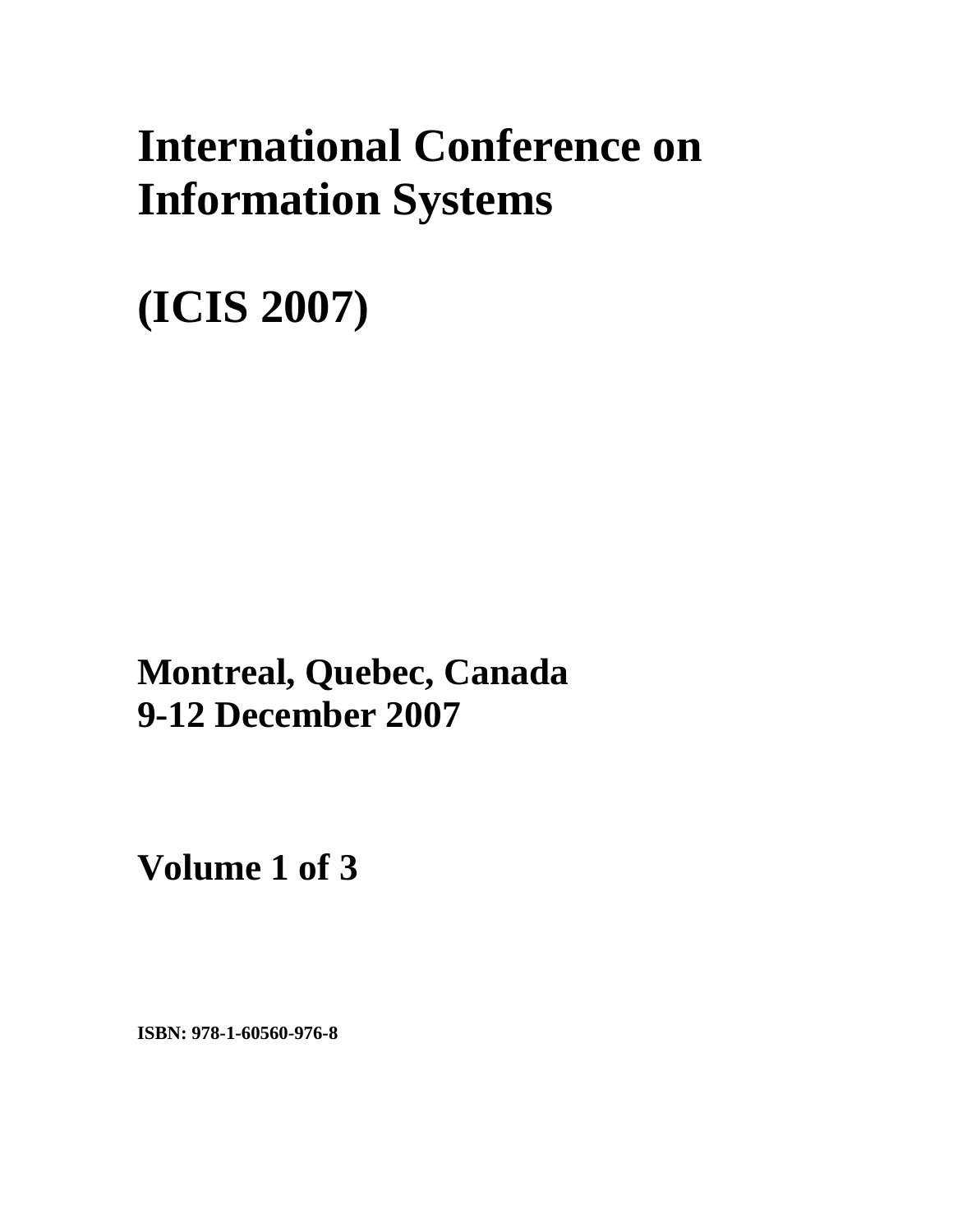#### **Printed from e-media with permission by:**

Curran Associates, Inc. 57 Morehouse Lane Red Hook, NY 12571 **[www.proceedings.com](http://www.proceedings.com/)**

**Some format issues inherent in the e-media version may also appear in this print version.** 

Copyright© (2007) by the AIS/ICIS Administrative Office All rights reserved.

Printed by Curran Associates, Inc. (2009)

For permission requests, please contact the AIS/ICIS Administrative Office at the address below.

AIS/ICIS Administrative Office P.O. Box 2712 Atlanta, Georgia 30301-2712

Phone: 404 760 4247 Fax: 404 760 4938

icis@gsu.edu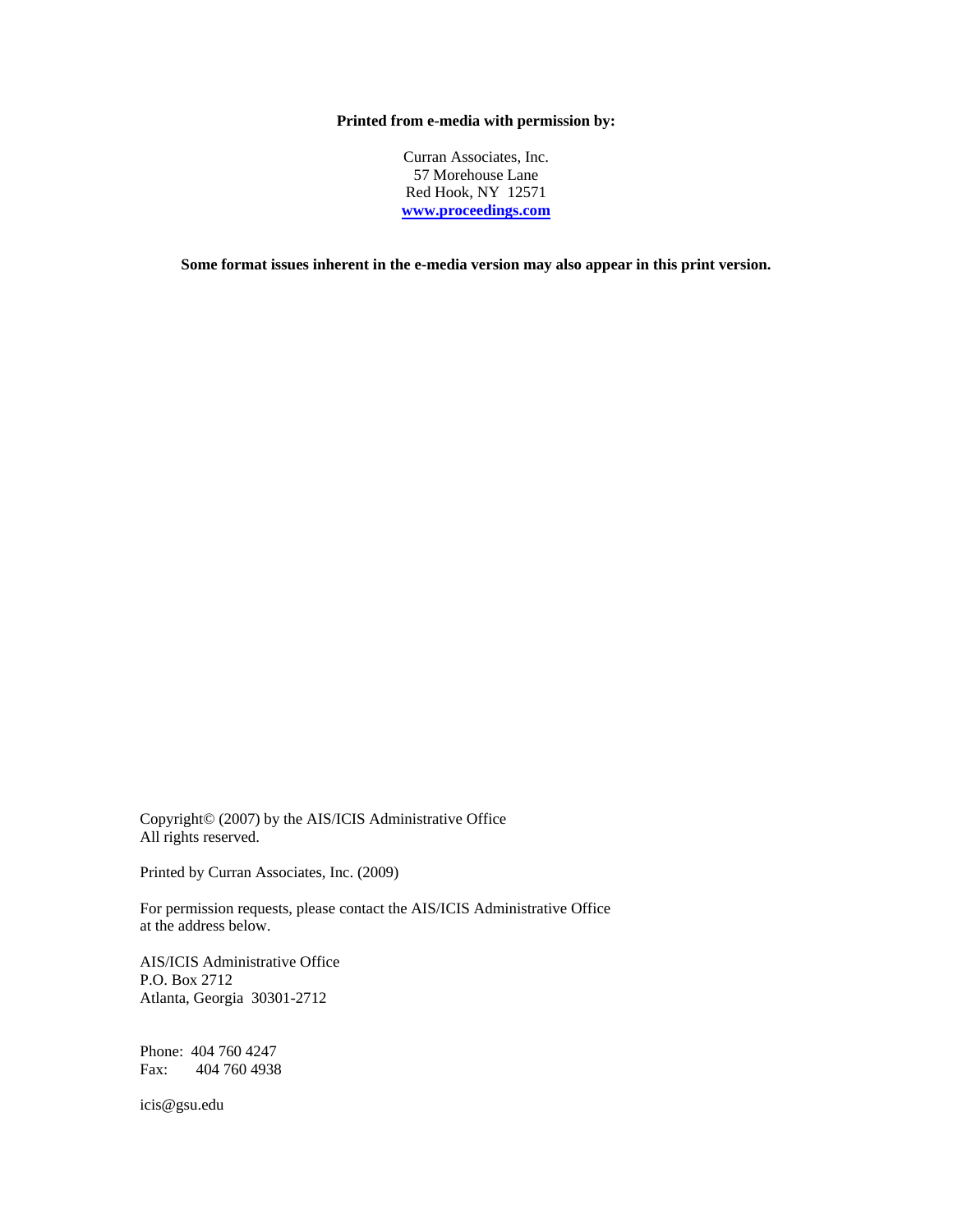## **TABLE OF CONTENTS**

#### **Volume 1**

| Joni Jones, Jay Jarman                                                                                                              |  |
|-------------------------------------------------------------------------------------------------------------------------------------|--|
| Bernd Heinrich, Marcus Kaiser, Mathias Klier                                                                                        |  |
| Wim Bouman, Tim Hoogenboom, René Jansen, Mark Schoondorp, Bolke de Bruin, Ard Huizing                                               |  |
| <b>Identity Disclosure Protection: A Data Reconstruction Approach for Preserving Privacy in</b><br>Dan Zhu, Xiao-Bai Li, Shuning Wu |  |
| Performance Metrics: Evaluating Radio Frequency Identification (RFID) Library System46<br>Paul Golding, Vanesa Tennant              |  |
| <b>Towards a Process-Driven Intelligent Forum System (PIFS) for Efficient Organizational</b>                                        |  |
| Daning Hu, Surendra Sarnikar, J. Leon Zhao                                                                                          |  |
| Xue Bai, Ramayya Krishnan, Rema Padman                                                                                              |  |
| Sequential Decision Making for Profit Maximization Under the Defection Probability                                                  |  |
| Young Ae Kim, Hee Seok Song, Soung Hie Kim                                                                                          |  |
| Social Capital, Structural Holes and Team Composition: Collaborative Networks of the<br>Param Singh, Yong Tan, Vijay Mookerjee      |  |
| A Singular Value Decomposition Approach to Automatic Concept Classification in Group<br>Ming Yuan, Jay Nunamaker                    |  |
| The Potential of Synchronous Communication to Enhance Participation in Online Discussions94<br>Stefan Hrastinski                    |  |
| Sascha Vitzthum, Benn Konsynski                                                                                                     |  |
| Building Core IS Capabilities for Business Change: The Commonwealth Bank Case 124<br>Peter Reynolds, Leslie Willcocks               |  |
| Ali Farhoomand, Minyi Huang                                                                                                         |  |
| <b>Impediments to Sharing Knowledge Outside the School: Lessons Learnt from the</b><br>Naresh Kumar Agarwal, Danny Poo, Keat Tan    |  |
| An Examination of Decision-Making in IT Projects from Rational and Naturalistic Perspectives 164<br>Hazel Taylor                    |  |
| Managing a Feature-Function-Stakeholder (FFS) Fit Process in An Enterprise System<br>Sathish Sritharan, Shan Pan                    |  |
| Claudia Loebbecke, Olivier Berthod, Claudio Huyskens                                                                                |  |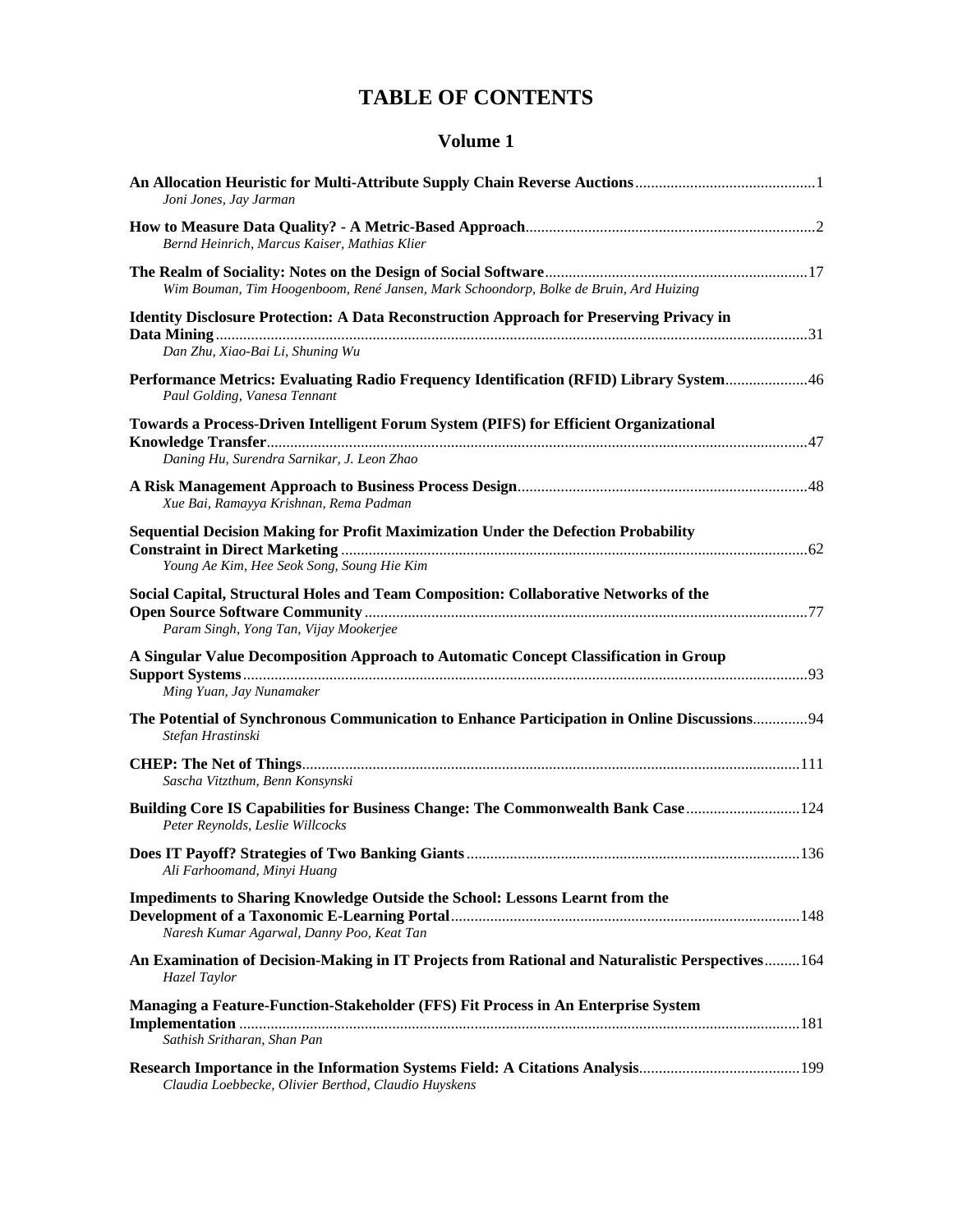| Language, Technology and the Body: Critical Research into Disability, Impairment &<br>David Kreps, Peter Wheeler                                                 |  |
|------------------------------------------------------------------------------------------------------------------------------------------------------------------|--|
| Persistent Problems with IT-User Collaboration: A Functionalist Explanation of                                                                                   |  |
| Kathy McGrath, Natasha Papazafeiropoulou                                                                                                                         |  |
| Lifting the Hood of the Technological Evolution Process for Web Technologies230<br>Samer Faraj, Adrian Yeow                                                      |  |
| <b>Moments that Matter: Discourse, Design, and Detail in the Creation of Socio-Technical Order248</b><br>Neil Ramiller                                           |  |
| An Institutional Analysis of Pluralistic Responses to Enterprise System Implementations258<br>Youngjin Yoo                                                       |  |
| Shirish Srivastava, Thompson Teo, Partha Mohapatra                                                                                                               |  |
| Robert Kauffman, Angsana Techatassanasoontorn                                                                                                                    |  |
| Drivers and Effects of IT Capability in 'Born-Global' Firms: A Cross-National Study310<br>Man Zhang, Saonee Sarker, Suprateek Sarker                             |  |
| Life After IS Outsourcing: Understanding IS Personnel Responses to Resizing Initiatives330<br>Christina Outlay, C. Ranganathan                                   |  |
| Producing Comfort: Risk, Anxiety and Trust in the Development of an IS Offshoring                                                                                |  |
| Séamas Kelly, Camilla Noonan, Micheál Ó Sé                                                                                                                       |  |
| Horst Treiblmaier, Irene Pollach                                                                                                                                 |  |
| Kathy Ning Shen, Mohamed Khalifa                                                                                                                                 |  |
| An Alternative Mechanism for the Cognitive Fit Theory in Spreadsheet Analysis379<br>Hock Chan, Hee-Woong Kim, Suparna Goswami                                    |  |
| The Effect of E-Scape on Internet Shoppers' Cognition, Emotion, and Behavior Response391<br>Sang Kim, Joon Koh                                                   |  |
| Post-Adoption Transferring between Non-Substitutable Technologies: The Case of Instant<br>Song Peijian, Cheng Zhang, Chen Wenbo, Huang Lihua                     |  |
| Effects of Website Interactivity on Consumer Involvement and Purchase Intention 424<br>Wei-Siong Chua, Bernard Tan, Zhenhui Jiang                                |  |
| Christophe Elie-dit-Cosaque, Detmar Straub, Michel Kalika                                                                                                        |  |
| <b>Robert Davison</b>                                                                                                                                            |  |
| <b>Boundaries in Social Computing Environments: The Effect of Environment</b><br>Jacqueline Pike, Patrick Bateman, Brian Butler                                  |  |
| Does Our Web Site Stress You Out? Information Foraging and the Psychophysiology of<br>Dennis Galletta, T. Rachel Chung, Mark Haney, Jacqueline Pike, Peter Polak |  |
| A New Perspective to Analyze Organizational Strategies in Business Convergence446<br>DongBack Seo                                                                |  |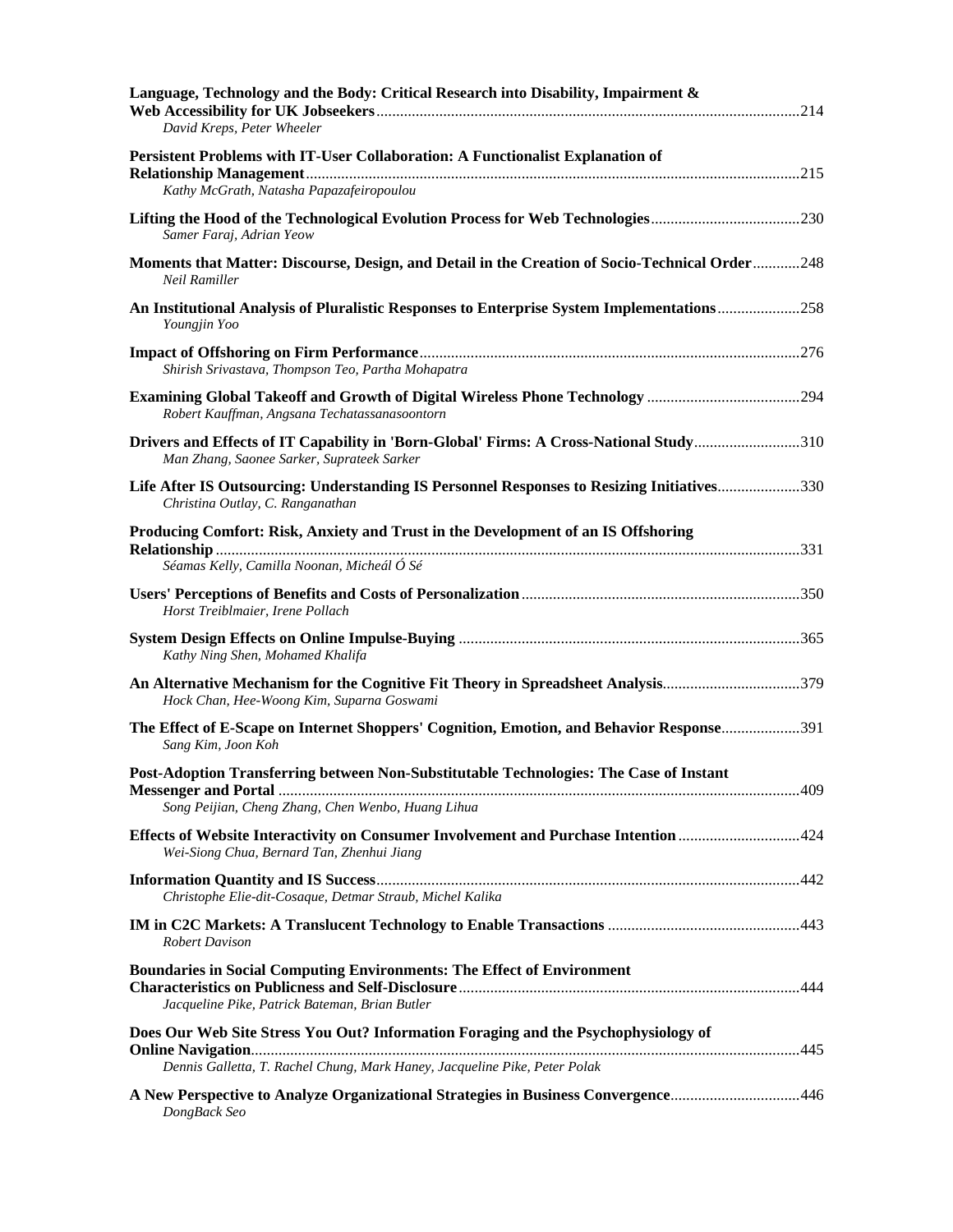| Helen Hasan, Leoni Warne, Henry Linger                                                                                                                 |  |
|--------------------------------------------------------------------------------------------------------------------------------------------------------|--|
| Effectiveness of Blog Advertising: Impact of Communicator Expertise, Advertising Intent,<br>June Zhu, Bernard Tan                                      |  |
| From Intention to Motivation: Developing a Motivation-based Model of IOS Adoption and<br>Stephen Smith, Mahbubur Rahim, Robert Johnston, Graeme Shanks |  |
| Can Computer Playfulness and Cognitive Absorption Lead to Problematic Technology Usage?499<br>Ronnie Jia, Heather Hartke, John Pearson                 |  |
| Neuro IS: The Potential of Cognitive Neuroscience for Information Systems Research514<br>Angelika Dimoka, Paul Pavlou, Fred Davis                      |  |
| David Avison                                                                                                                                           |  |
| Recruiters' Perspectives on the Demand for IS Skills: Implications for Doctoral Programs549<br>Anne Massey                                             |  |
| Restoring the Viability of PhD Programs in Information Systems: Getting Past Denial and<br>Kumar Kuldeep                                               |  |
| Amitava Dutta, Atreyi Kankanhalli, Rahul Roy                                                                                                           |  |
| Jun Zheng, Hee-Woong Kim                                                                                                                               |  |
| Open Innovation in the High-Tech Firms: Evidence from the Biotechnology Industry593<br>Dongwon Lee, Jong-Ho Lee                                        |  |
| Democratising Organisational Knowledge: The Potential of the Corporate Wiki594<br>Helen Hasan, Charmaine Pfaff                                         |  |
| <b>Extending March's Exploration and Exploitation: Managing Knowledge in Turbulent</b><br>David Bray, Michael Prietula                                 |  |

## **Volume 2**

| Andreas Schroeder, David Pauleen, Sid Huff                                                   |  |
|----------------------------------------------------------------------------------------------|--|
| Sinan Aral, Erik Brynjolfsson, Marshall Van Alstyne                                          |  |
| Andrea Hester, Judy Scott                                                                    |  |
| Would You Share? Examining How the Interactions Between Knowledge Type and<br>Paul Di Gangi  |  |
| Open Source Software Development and the Small World Phenomenon: An Empirical<br>Param Singh |  |
| Kerem Arsal                                                                                  |  |
| Hank Lucas, Varun Grover, Frank Batavick                                                     |  |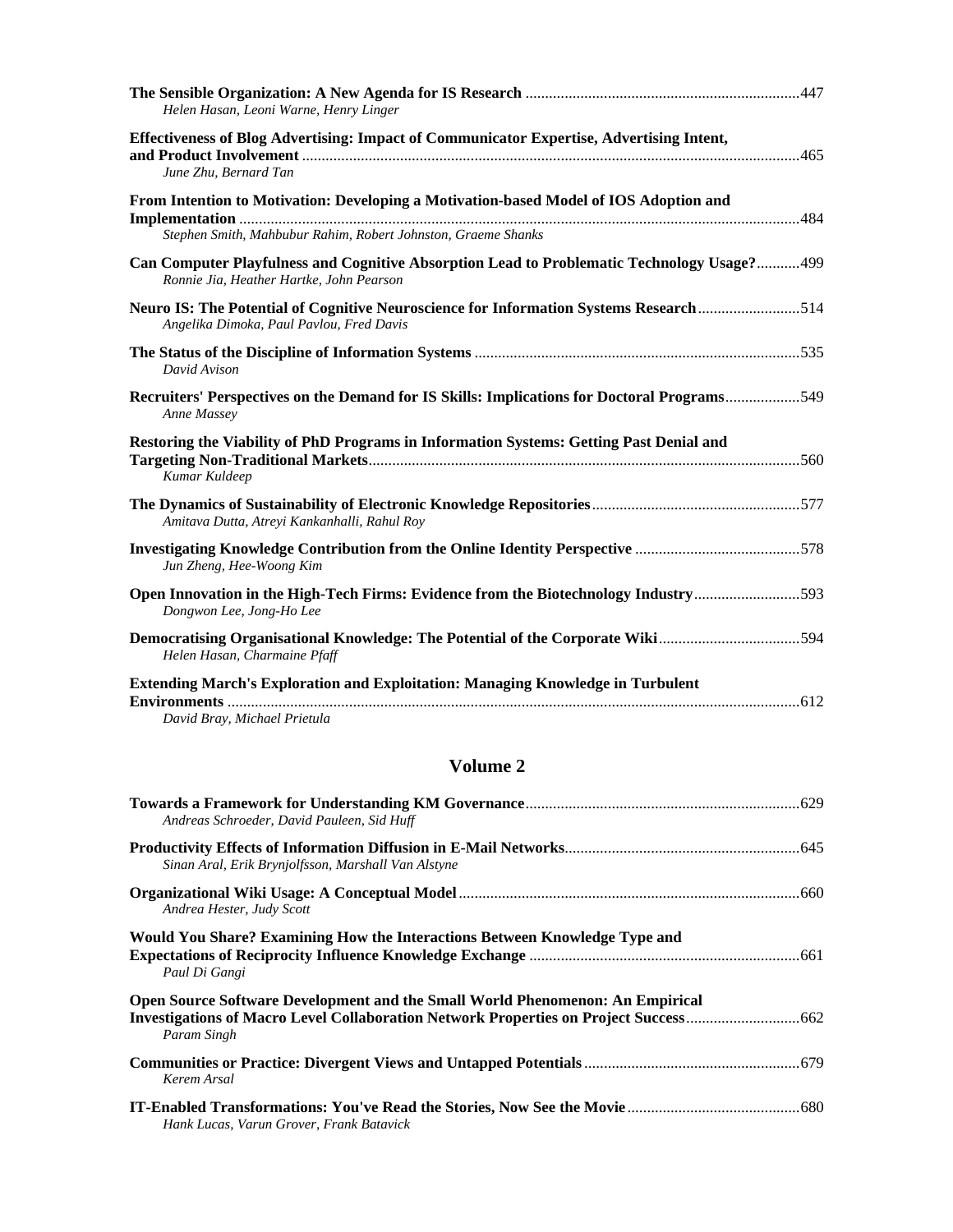| Michel Avital, Kalle Lyytinen, Suzanne Iacono, Kenneth Kraemer, Vallabh Sambamurthy, Steve<br>Sawyer                                                           |  |
|----------------------------------------------------------------------------------------------------------------------------------------------------------------|--|
| Dov Te'eni, Ann Majchrzak, Kishore Sengupta, Chrisitan Wagner, Robert Zmud                                                                                     |  |
| Reversing the Downward Trend: Innovative Approaches to IS/IT Course Development<br>Chris Street, Michael Wade                                                  |  |
| <b>Bridging Service Computing and Service Management: How MIS Contributes to Service</b><br>J. Leon Zhao, Cheng Hsu, Hemant Jain, James Spohrer, Mohan Tanniru |  |
| Brian Mennecke, Edward Roche, David Bray, Benn Konsynski, John Lester, Michael Rowe, Anthony<br>Townsend                                                       |  |
| Eric van Heck, Bruce Weber                                                                                                                                     |  |
| Ulrike Schultze, Julie Rennecker, Starr Hiltz, Susan Stucky, Bonnie Nardi                                                                                      |  |
| Understanding Online Information Disclosure As a Privacy Calculus Adjusted by<br>Han Li, Rathindra Sarathy                                                     |  |
| Making Sense of Institutionalizing Information Systems Security Management in Organizations 730<br>Carol Hsu                                                   |  |
| The Effect of Online Privacy Information on Purchasing Behavior: An Experimental<br>Alessandro Acquisti, Lorrie Cranor, Serge Egelman, Janice Tsai             |  |
| Hong Guo, Hsing Cheng                                                                                                                                          |  |
| The Last Line of Defense: Motivating Employees to Follow Corporate Security Guidelines 775<br>Scott Boss, Laurie Kirsch                                        |  |
| <b>Designing Secure Business Processes Through Secure Activity Resource Coordination</b><br>Fergle DAubeterre, Rahul Singh, Lakshmi Iyer                       |  |
| Rajeev Sharma, Phil Yetton, Jeff Crawford                                                                                                                      |  |
| Using Structuration Theory in IS Research: Operationalizing Key Constructs 795<br>Ruth Halperin, James Backhouse                                               |  |
| Reliability Generalization of Perceived Ease of Use, Perceived Usefulness and Behavioral<br>Anna McNab. Traci Hess                                             |  |
| The Use of the Grounded Theory Methodology in Investigating Practitioners' Integration<br>George Allan                                                         |  |
| Marshalling the Professional Experience of Doctoral Students: Towards Bridging the Gaps<br>Heinz Klein, Frantz Rowe                                            |  |
| Jeewon Cho, Insu Park                                                                                                                                          |  |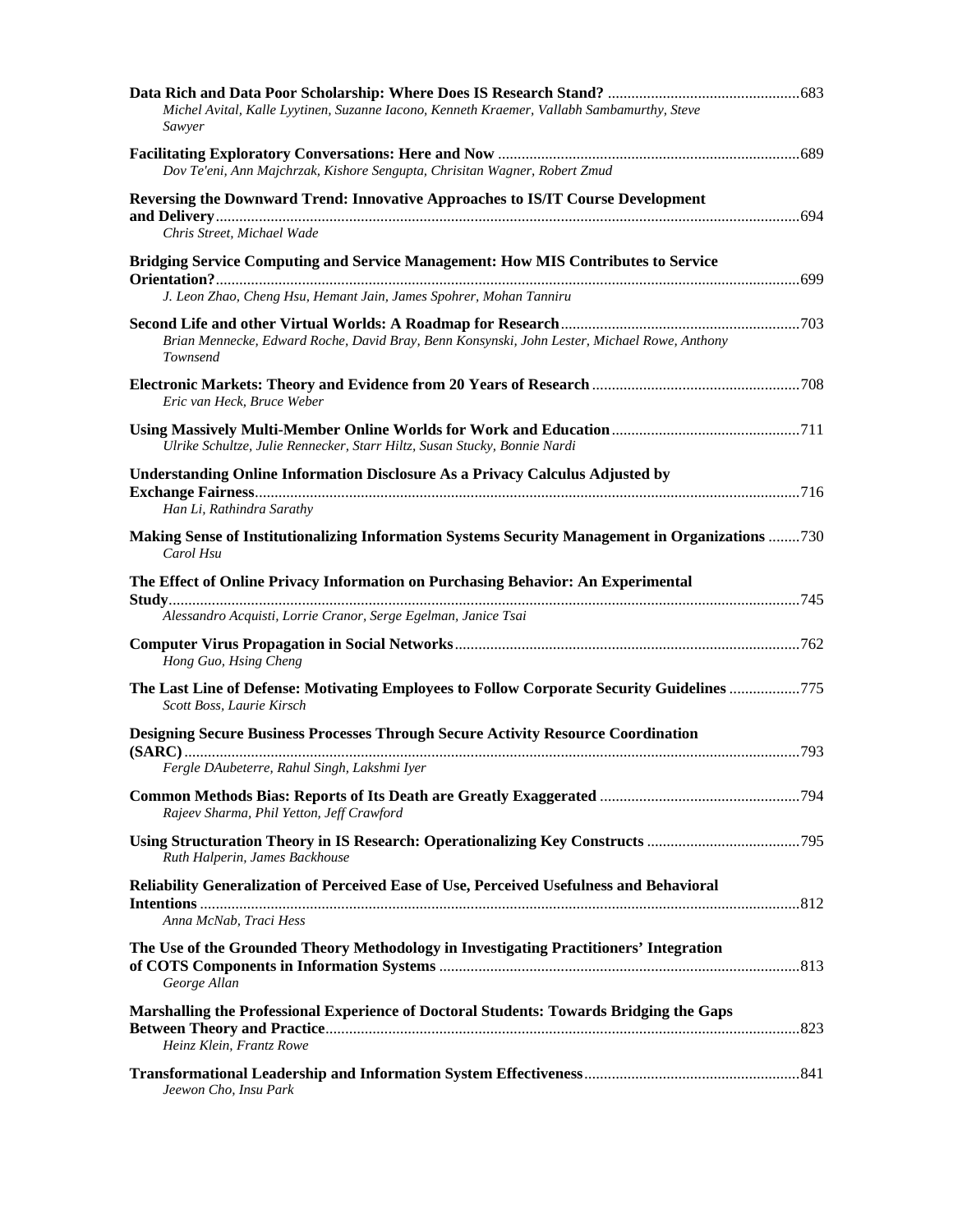| How Do Users Cope with Trial Restrictions? A Longitudinal Field Experiment on Free                                                                   |
|------------------------------------------------------------------------------------------------------------------------------------------------------|
| Xue Yang, Hock-Hai Teo                                                                                                                               |
| Ly-Fie Sugianto, Dewi Tojib, Frada Burstein                                                                                                          |
| Robert Heckman, Kevin Crowston, Nora Misiolek, U. Eseryel                                                                                            |
| Gerald Kane                                                                                                                                          |
| <b>Impact of Transformational Leadership on System Exploration in the Mandatory</b><br>Xixi Li, J.J. Po-An Hsieh                                     |
| Social Network Analysis and Organizational Disintegration: The Case of Enron Corporation929<br>Shahriar Hasan Murshed, Joseph Davis, Liaquat Hossain |
| Shoshana Altschuller, Raquel Benbunan-Fich                                                                                                           |
| Towards a Practice Understanding of the Creation of Awareness in Distributed Work945<br>Kai Riemer, Stefan Klein, Frank Frößler                      |
| François-Xavier de Vaujany, Vladislav Fomin                                                                                                          |
| Fairness, Guilt, and Perceived Importance as Antecedents of Intellectual Property Piracy<br>Russell Haines, Douglas Haines                           |
| <b>Exploring the Cultural Impacts of Electronic Work Environments in Organizations </b> 993<br>Christina Serrano                                     |
| Honglei Li, Vincent Lai                                                                                                                              |
| Instant Messaging in Distance Education: Affecting Student Satisfaction, Perceived<br>Stephen Kuyath, Roslyn Mickelson, Susan Winter                 |
| Digitizing Healthcase: The Ability and Motivation of Physician Practices and Their<br>Catherine Anderson, Abhay Mishra, Ritu Agarwal, Corey Angst    |
| Yuging Ren, Robert Kraut                                                                                                                             |
| Ronnie Jia, Blaize Reich, John Pearson                                                                                                               |
| A Multilevel Investigation of Normative and Informational Influences on Extensiveness of<br>Massimo Magni, Corey Angst, Ritu Agarwal                 |
| Bruce Rowlands                                                                                                                                       |
| Enterprise System Implementation: Personality, System-Related Advice Networks and Job<br>Tracy Sykes, Viswanath Venkatesh, Jonathan Johnson          |
| A Study of Heterogeneous Actors' Involvement in Global Information System Project Control 1090<br>H. Kevin Fulk                                      |
| Assessing Business Benefits from ERP Systems: An Improved ERP Benefits Framework 1091<br>Lorraine Staehr                                             |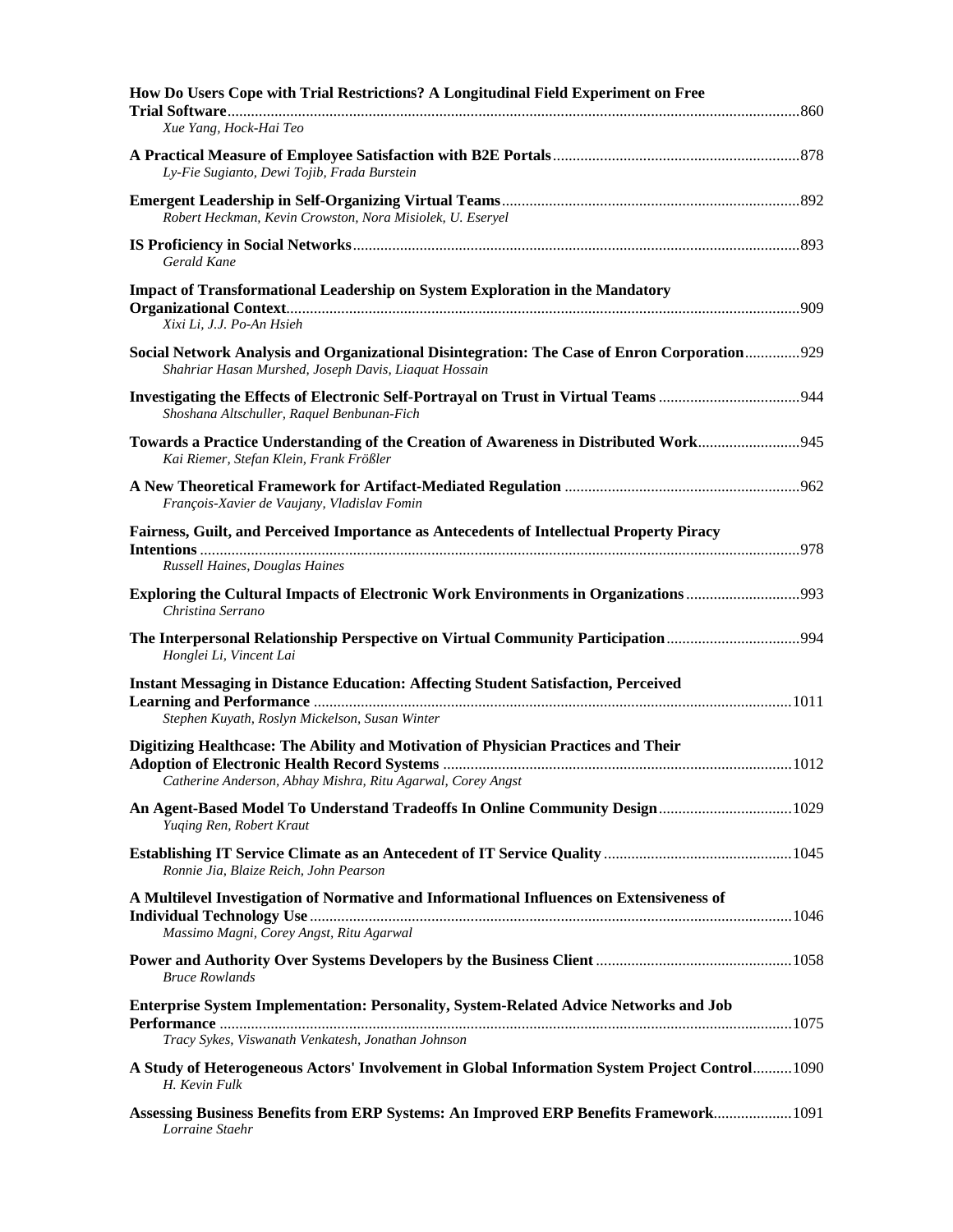| Judith Granat, Katarina Stanoevska-Slabeva                                                                                                                                                                               |  |
|--------------------------------------------------------------------------------------------------------------------------------------------------------------------------------------------------------------------------|--|
| Investigating Success of Open Source Software Projects: A Social Network Perspective1124<br>Jing Wu, Khim Yong Goh, Qian Tang                                                                                            |  |
| Testing the Influence of Two ICT management Practices on Business/ICT Alignment1140<br>Bjorn Cumps, Stijn Viaene, Guido Dedene                                                                                           |  |
| Information System Architecture: Toward a Distributed Cognition Perspective1158<br>David Dreyfus                                                                                                                         |  |
| Developing a CSF Causal Loop Model for Managing IT Projects: A Case Study of an<br>Dave Wainwright, Christopher Shaw                                                                                                     |  |
| <b>Impact of Top Management's IT Knowledge and IT Governance Mechanisms on Financial</b><br>Efrim Boritz, Jee Hae Lim                                                                                                    |  |
| <b>Conflict Resolution or Informational Response? An Empirical Analysis of the</b><br>Determinants of Governance Choice in Business Process Outsourcing Relationships 1208<br>Deepa Mani, Anitesh Barua, Andrew Whinston |  |
| Victor Basili, Jens Heidrich, Mikael Lindvall, Jürgen Münch, Myrna Regardie, Dieter Rombach,<br>Carolyn Seaman, Adam Trendowicz                                                                                          |  |
| Exploring CEOS' Perspectives on the Strategic Importance of IT Using Text Mining: A<br>Jeff Baker, Jaeki Song, Minwoo Lee                                                                                                |  |
| IT-Enabled Competencies and Business Value: An Empirical Study in Fast-Cycle Industries 1242<br>Peng Xu, Jean-Pierre Kuilboer, Noushin Ashrafi, Abhijit Chaudhury                                                        |  |
| <b>Complementarities Between Information Technology and Human Resource Practices in</b><br>Ali Tafti, Sunil Mithas, M.S. Krishnan                                                                                        |  |

### **Volume 3**

| <b>Enhancing ERP/Business Fit in the Post-Implementation Phase: A Knowledge-Based</b><br>James Worrell                                                                  |  |
|-------------------------------------------------------------------------------------------------------------------------------------------------------------------------|--|
| Trent Spaulding, Michael Furukawa, T Raghu, Ajay Vinze                                                                                                                  |  |
| Reexamining Software Project Success: The Perspectives of Developers and Users 1262<br>Fei Lee, Ramanath Subramanyam, M.S. Krishnan, Wooje Cho                          |  |
| The Formation and Evolution of Faultlines in Large-Scale, Multi-Party Information<br>Sandra Slaughter, Laurie Kirsch, Liye Ma, Scott Boss, E. Ilana Diamant, Mark Haney |  |
| Progress and Breakdowns in Early Requirements Definition for Boundary-Spanning<br><b>Susan Gasson</b>                                                                   |  |
| Design Architecture, Developer Networks and Performance of Open Source Software Projects 1279<br>Xiang Liu, Bala Iyer                                                   |  |
| Agile Practices in Use from an Innovation Assimilation Perspective: A Multiple Case Study 1296<br>Minna Pikkarainen, Xiaofeng Wang, Kieran Conboy                       |  |
| <b>Baldev Singh, Michel Avital</b>                                                                                                                                      |  |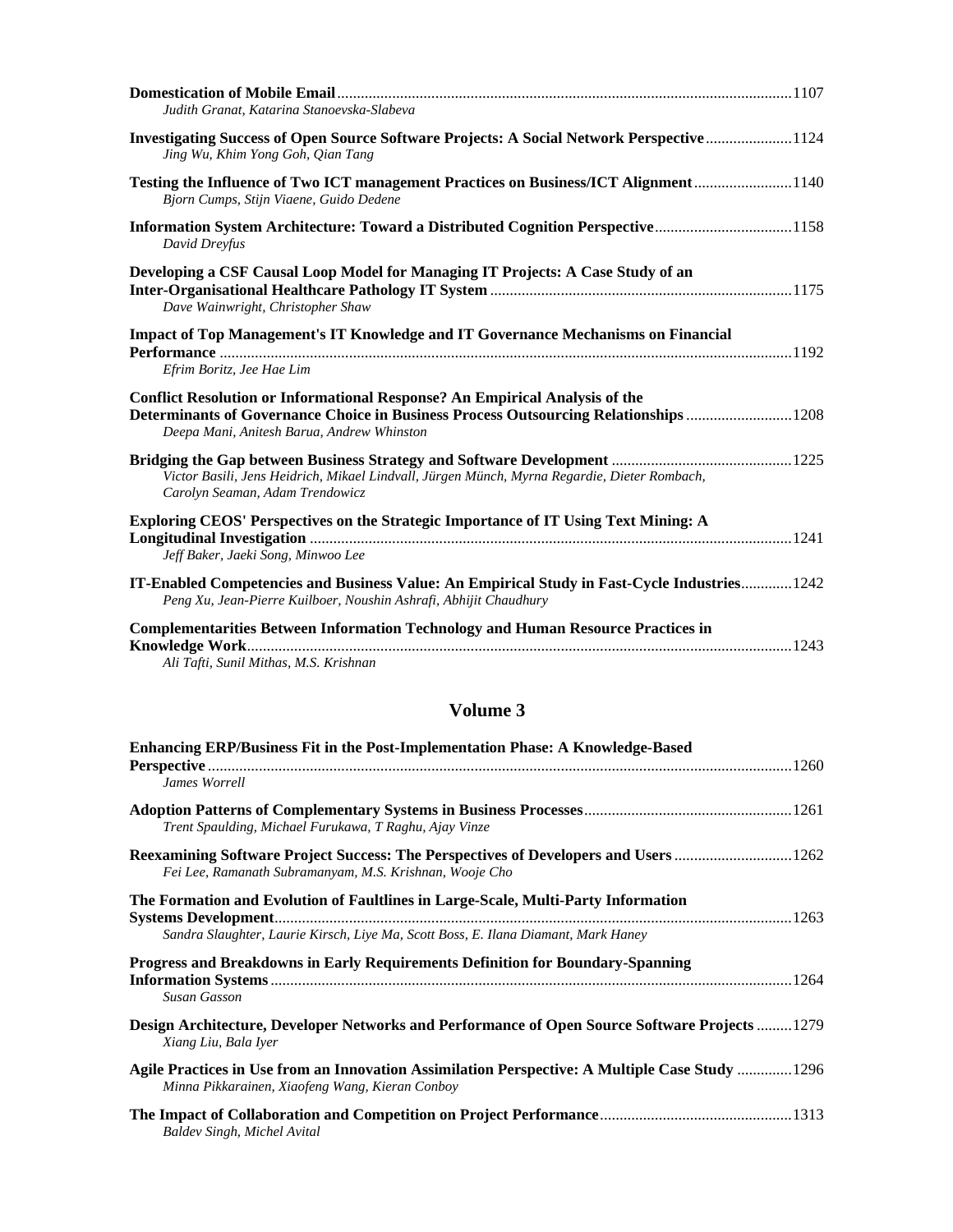| Yingqin Zheng, William Venters, Tony Cornford                                                                                                                  |  |
|----------------------------------------------------------------------------------------------------------------------------------------------------------------|--|
|                                                                                                                                                                |  |
| <b>Investigating Participation in Online Policy Discussion Forums Over Time: Does Network</b>                                                                  |  |
| Chee Wei Phang, Atreyi Kankanhalli, Zhixian Chua, Khim Yong Goh                                                                                                |  |
| On Epistemological Diversity in Design Science: New Vistas for a Design-Oriented IS                                                                            |  |
| <b>Bjoern Niehaves</b>                                                                                                                                         |  |
| Diversity in Theoretical Conceptualization: An Alternative Model for Individual Adoption 1379<br>Pankaj Setia, Cheri Speier                                    |  |
| Sandy Behrens                                                                                                                                                  |  |
| Nicholas Berente, Nikhil Srinivasan, Youngjin Yoo, Richard Boland, Kalle Lyytinen                                                                              |  |
| Traci Carte, Laku Chidambaram, Yong-Kwan Lim, Monica Garfield                                                                                                  |  |
| Do Layoffs Payoff? An Empirical Investigation of Financial Impacts of IT Worker Downsizing  1420<br>Poornima Krishnan, Christina Nicole Outlay, C. Ranganathan |  |
| The Impact of ICT Investments on Future Workforce Demography in Emerging Societies 1432<br><b>Daniel Soper</b>                                                 |  |
| Duane Truex, Frantz Rowe                                                                                                                                       |  |
| Heng Xu                                                                                                                                                        |  |
| Anna Sidorova, Nicholas Evangelopoulos, Thiagarajan Ramakrishnan                                                                                               |  |
| The New Economic Geography of IT Industries: The Impacts of the Internet on their<br>Robert Kauffman, Ajay Kumar                                               |  |
| An Examination of Lag Effects in Relationships between Information Technology<br>Viet Dao, Teresa Shaft, Robert Zmud                                           |  |
| Dynamics of Platform Competition: Exploring the Role of Installed Base, Platform Quality<br>Feng Zhu, Marco Iansiti                                            |  |
| Pump up the Volume? Examining The Relationship Between Number of Online Reviews<br>Hila Etzion, Neveen Awad                                                    |  |
| Battle of the Retail Channels: How Internet Selection and Local Retailer Proximity Drive<br>Erik Brynjolfsson, Yu Hu, Mohammad Rahman                          |  |
| Diversity in IS research: Developing a Mixed Methodology Approach to Understanding<br>Susan Scott, Marcos Zachariadis                                          |  |
| SOA and Information Sharing in Supply Chain: 'How' Information is Shared Matters! 1567<br>Sanjeev Kumar, Vijay Dakshinamoorthy, Mayuram Krishnan               |  |
| <b>Towards a Model for Successful Information Technology Investments: Insights from</b><br><b>Event Studies.</b><br>Narcyz Roztocki, Heinz Weistroffer         |  |